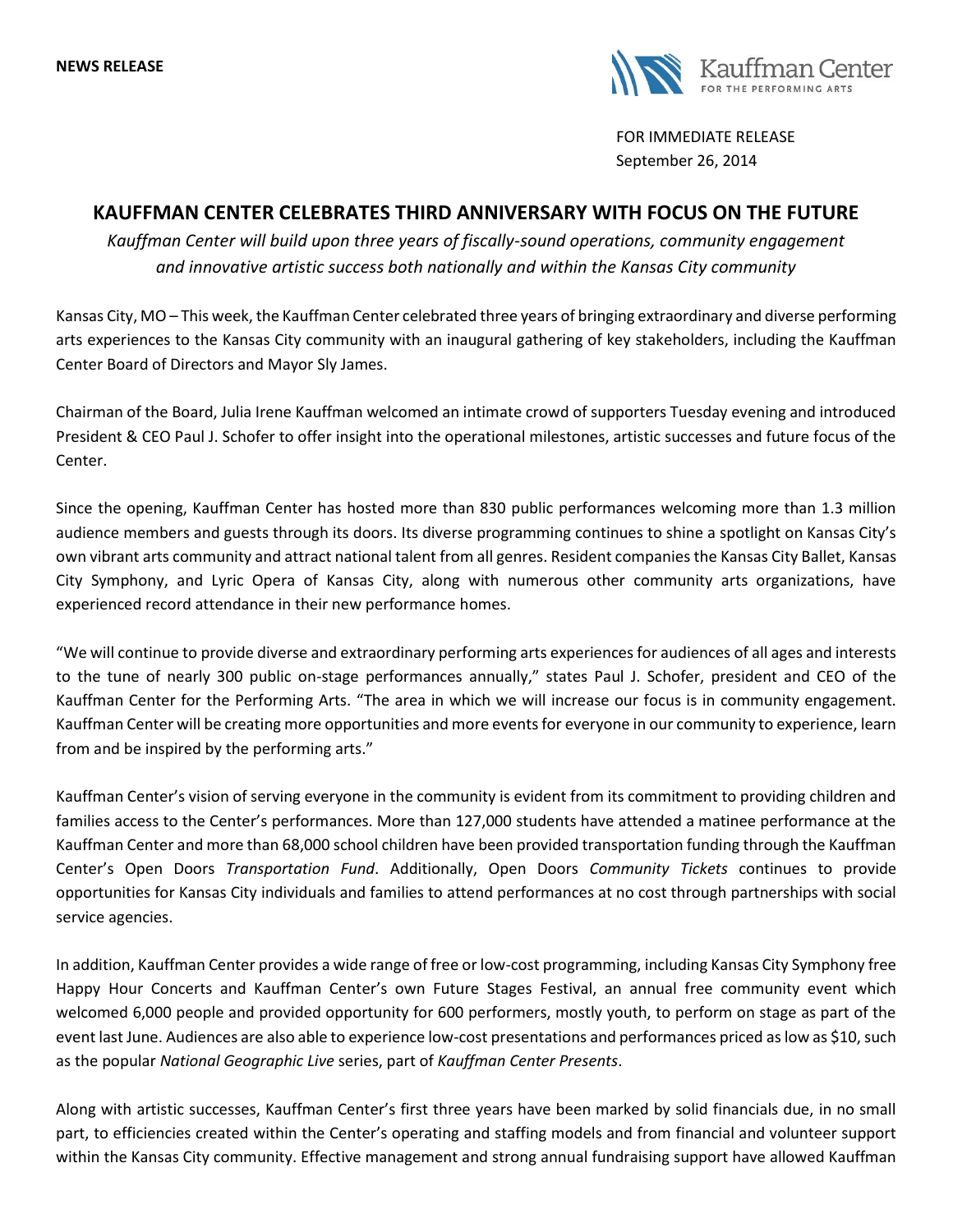Center to operate in the black for each of its first three years, which is considered an exceptional accomplishment in comparison with performing arts centers nationally.

"We currently operate in an environment in which numerous arts organizations across the country are in financial disarray, facing financial shortfalls, labor strikes and, in some cases, bankruptcy. At the same time, the performing arts in Kansas City seem to be thriving, with many local organizations having banner years. Kauffman Center's overall contributed and sponsorship revenue has increased by 73% since our grand opening year," explains Schofer.

Strong support from donors in the community have been a vital component to the Kauffman Center's successes enabling the organization to complete its capital campaign, achieve first phase of endowment funding and reach annual fundraising goals.

"We are grateful for the incredible support we have received from the Kansas City community. For long-term success, we can't be complacent. Our goal is to further stabilize our annual revenue model. To do so, we will be quickly moving into phase two of building our endowment. At the same time, we will continue to develop our business programs - and individual giving programs - to strengthen the Center's overall financial structure," stated Schofer.

Kauffman Center has received national and international recognition within its first three years. Earlier this year, CNN reported that the Kauffman Center is one of only two American venues included in Emporis' rankings of The World's 15 Most Beautiful Concert Halls. Paul Schofer asserts that Kauffman Center's success is a direct reflection on Kansas City's forward momentum. "The Kauffman Center has established itself as an iconic landmark in the Kansas City skyline. It not only shows the world our city's passion and appreciation for the performing arts, but it symbolizes the transformation of Kansas City's urban core; and reflects the vibrant energy, creativity and forward-thinking that this community has embraced."

## **KAUFFMAN CENTER'S FIRST THREE YEARS AT A GLANCE:**

- 1,300,000 people attended Kauffman Center events.
- 836 performances occurred in first three years.
- 127,082 school children attended student matinee programming.
- Kauffman Center has operated in the black in each of its first three years.

## **COMING SOON TO THE** *KAUFFMAN CENTER PRESENTS* **SERIES:**

- October 19: WORDLESS! Art Spiegelman and Phillip Johnston
- October 26: Virtuosic organist, Cameron Carpenter
- November 21: Burt Bacharach
- February through June: *National Geographic Live* speaker series
- June 28: Future Stages Festival (free event)

New programs will be announced throughout the year. Visit kauffmancenter.org or download the Kauffman Center mobile app to learn more and sign up for email updates and presale offers.